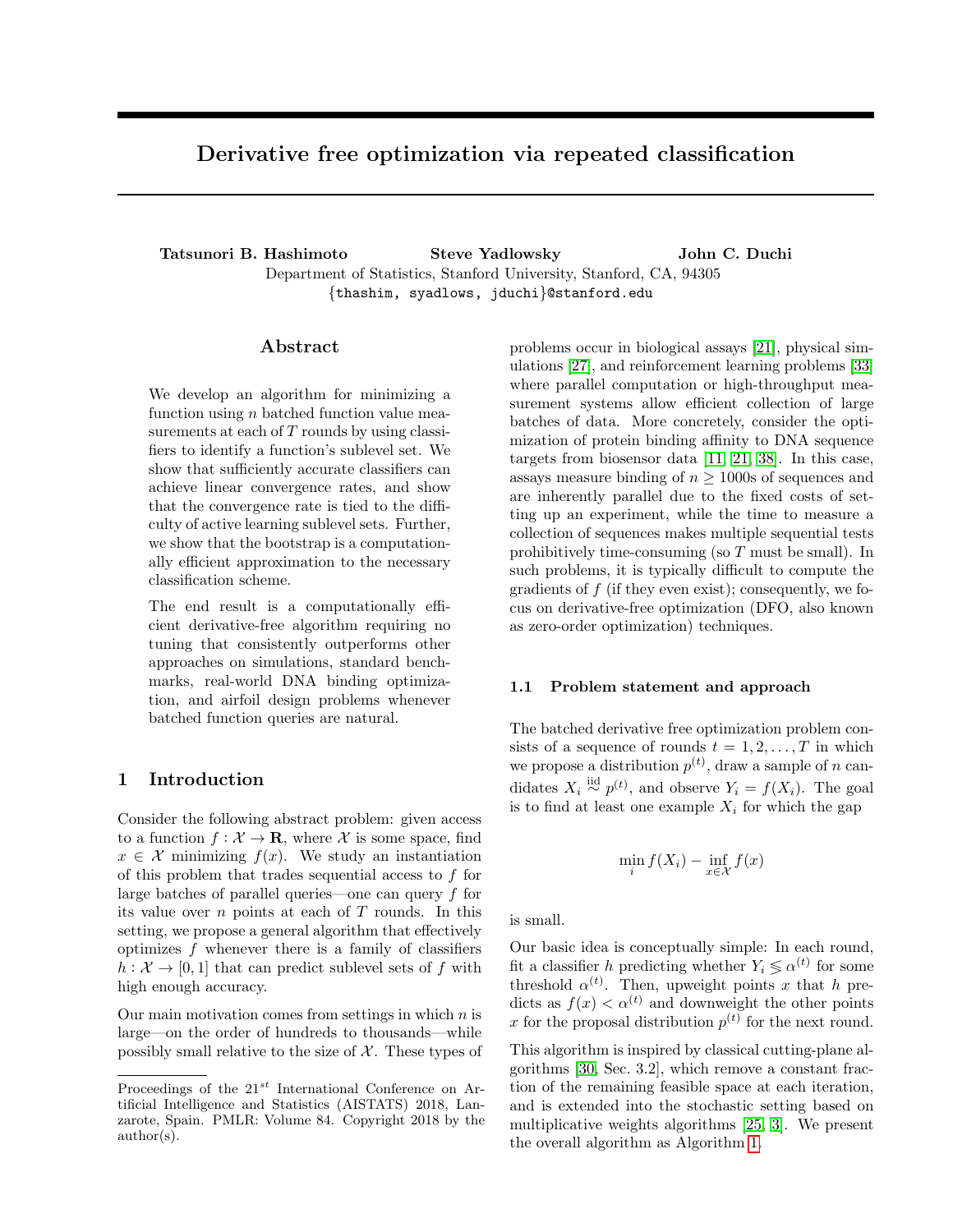<span id="page-1-0"></span>

|  |  |  | Algorithm 1 Cutting-planes using classifiers |  |  |
|--|--|--|----------------------------------------------|--|--|
|--|--|--|----------------------------------------------|--|--|

| $\frac{1}{2}$                                                                    |
|----------------------------------------------------------------------------------|
| <b>Require:</b> Objective f, Action space $\mathcal{X}$ , hypothesis             |
| class $\mathcal{H}$ .                                                            |
| 1: Set $p^{(0)}(x) = 1/ \mathcal{X} $                                            |
| 2: Draw $X^{(0)} \sim p^{(0)}$ .                                                 |
| 3: Observe $Y^{(0)} = f(X^{(0)})$                                                |
| 4: for $t \in \{1T\}$ do                                                         |
| Set $\alpha^{(t)} = \text{median}(\{Y_i^{(t)}\}_{i=1}^n)$<br>5:                  |
| Set $h^{(t)} \in \mathcal{H}$ as the loss minimizer of L over<br>6:              |
| $(X^{(0)}, Y^{(0)} > \alpha^{(t)}) \dots (X^{(t-1)}, Y^{(t-1)} > \alpha^{(t)}).$ |
| Set $p^{(t)}(x) \propto p^{(t-1)}(x)(1 - \eta h^{(t)}(x))$<br>7:                 |
| Draw $X^{(t)} \sim p^{(t)}$<br>8:                                                |
| Observe $Y^{(t)} = f(X^{(t)})$ .<br>9:                                           |
| $10:$ end for                                                                    |
| 11: Set $i^* = \arg \min_i Y_i^{(T)}$                                            |
| $\sqrt{T}$                                                                       |

# 12: **return**  $X_{i^*}^{(T)}$ .

### 1.2 Related work

When, as is typical in optimization, one has substantial *sequential* access to f, meaning that  $T$  can be large, there are a number of major approaches to optimization. Bayesian optimization [\[34,](#page-9-5) [7\]](#page-8-3) and kernelbased bandits [\[9\]](#page-8-4) construct an explicit surrogate function to minimize; often, one assumes it is possible to perfectly model the function  $f$ . Local search algorithms [\[12,](#page-8-5) [26\]](#page-9-6) emulate gradient descent via finitedifference and local function evaluations. Our work differs conceptually in two ways: first, we think of  $T$  as being small, while  $n$  is large, and second, we represent a function f by approximating its sublevel sets. Existing batched derivative-free optimizers encounter computational difficulties for batch sizes beyond dozens of points [\[16\]](#page-8-6). Our sublevel set approach scales to large batches of queries by simply sampling from the current sublevel set approximation.

While other researchers have considered level set estimation in the context of Bayesian optimization [\[17,](#page-8-7) [7\]](#page-8-3) and evolutionary algorithms [\[29\]](#page-9-7), these use the level set to augment a traditional optimization algorithm. We show good sublevel set predictions alone are sufficient to achieve linear convergence. Moreover, given the extraordinary empirical success of modern classification algorithms, e.g. deep networks for image classification [\[22\]](#page-8-8), it is natural to develop algorithms for derivative-free optimization based on fitting a sequence of classifiers. Yu et al. [\[40\]](#page-9-8) also propose classification based on optimization, but their approach assumes a classifier constrained to never misclassify near the optimum, making the problem trivial.

### 1.3 Contributions

We present Algorithm [1](#page-1-0) and characterize its convergence rate with appropriate classifiers and show how it relates to measures of difficulty in active learning. We extend this basic approach, which may be computationally challenging, to an approach based on bootstrap resampling that is empirically quite effective and—in certain nice-enough scenarios—has provable guarantees of convergence.

We provide empirical results on a number of different tasks: random (simulated) problems, airfoil (device) design based on physical simulators, and finding strongly-binding proteins based on DNA assays. We show that a black-box approach with random forests is highly effective within a few rounds  $T$  of sequential classification; this approach provides advantages in the large batch setting.

The approach to optimization via classification has a number of practical benefits, many of which we verify experimentally. It is possible to incorporate prior knowledge in DFO through domain-specific classifiers, and in more generic optimization problems one can use black-box classifiers such as random forests. Any sufficiently accurate classifier guarantees optimization performance and can leverage the large-batch data collection biological and physical problems essentially necessitate. Finally, one does not even need to evaluate  $f$ : it is possible to apply this framework with pairwise comparison or ordinal measurements of  $f$ .

# 2 Cutting planes via classification

Our starting point is a collection of "basic" results that apply to classification-based schemes and associated convergence results. Throughout this section, we assume we fit classifiers using pairs  $(x, z)$ , where z is a 0/1 label of negative (low  $f(x)$ ) or positive (high  $f(x)$ ) class. We begin by demonstrating that two quantities govern the convergence of the optimizer: (1) the frequency with which the classifier misclassifies (and thus downweights) the optimum  $x^*$  relative to the multiplicative weight  $\eta$ , and (2) the fraction of the feasible space each iteration removes.

If the classifier  $h^{(t)}(x)$  exactly recovers the sublevel set  $(h^{(t)}(x) < 0$  iff  $f(x) < \alpha^{(t)}$ ,  $\alpha^{(t)}$  is at most the population median of  $f(X^{(t)})$ , and X is finite, the basic cutting plane bound immediately implies that

$$
\log \left[ \mathbf{P}_{x \sim p^{(T)}} \left( f(x) = \min_{x^* \in \mathcal{X}} f(x^*) \right) \right]
$$
  
 
$$
\geq \min \left( T \log \left( \frac{2}{2 - \eta} \right) - \log(|\mathcal{X}|), 0 \right).
$$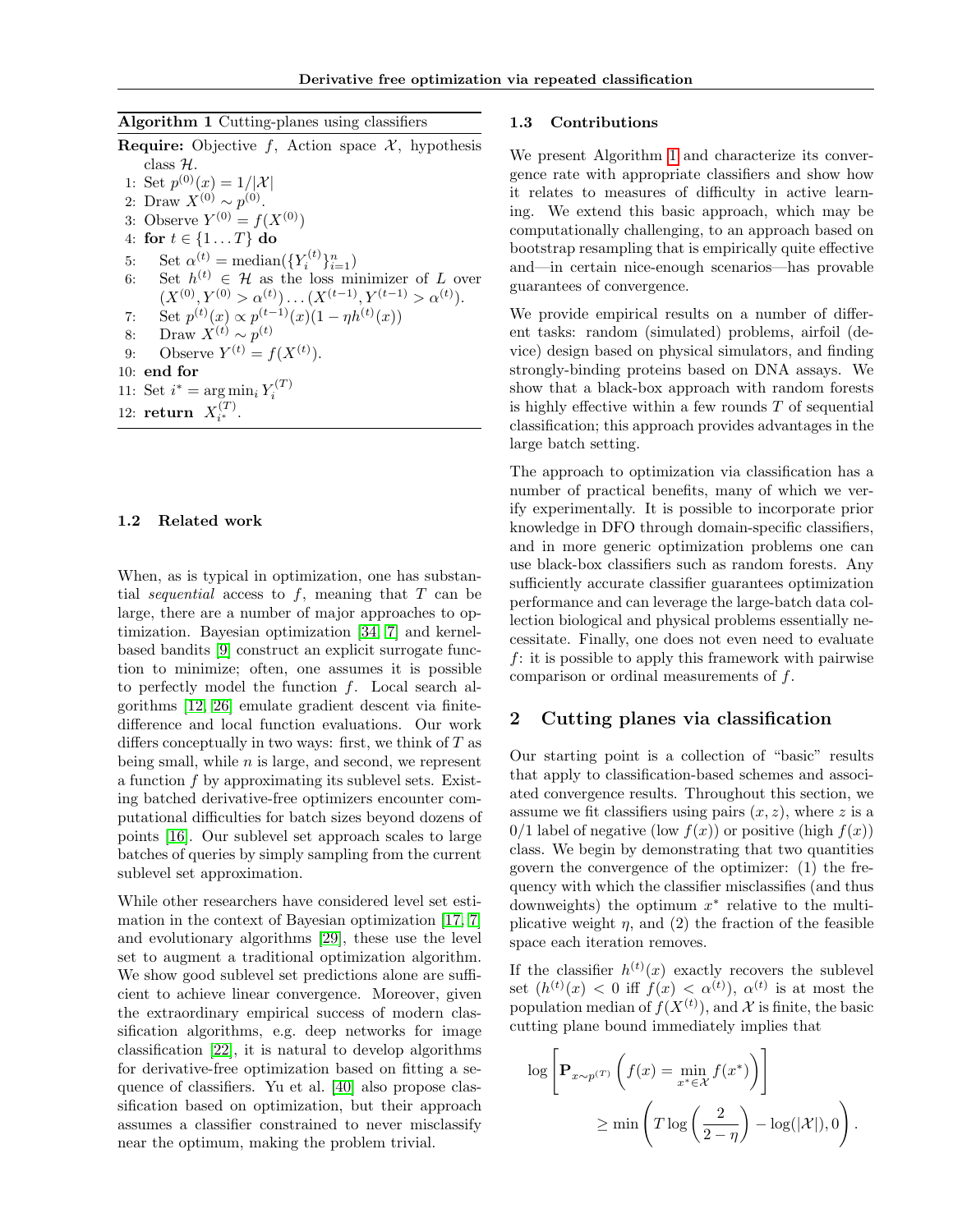It is not obvious that such a guarantee continues to hold for inaccurate  $h^{(t)}$ : it may accidentally misclassify the optimum  $x^*$ , and the thresholds  $\alpha^{(t)}$  may not rapidly decrease the function value. To address these issues, we provide a careful analysis in the coming sections: first, we show the convergence guarantees implied by Algorithm [1](#page-1-0) as a function of classification errors (Theorem [1\)](#page-2-0), after which we propose a classification strategy directly controlling errors (Sec. [2.2\)](#page-2-1), and finally we give a computationally tractable approximation (Sec. [3\)](#page-3-0).

## 2.1 Cutting plane style bound

We begin with our basic convergence result. Letting  $p^{(t)}$  and  $h^{(t)}$  be a sequence of distributions and classifiers on  $X$ , the convergence rate depends on two quantities: the coverage (number of items cut)

$$
\sum_{x \in \mathcal{X}} h^{(t)}(x) p^{(t-1)}(x)
$$

and the number of times a hypothesis downweights item x (because  $f(x)$  is too large), which we denote  $M_T(x) := \sum_{t=1}^T h^{(t)}(x)$ . We have the following

<span id="page-2-0"></span>**Theorem 1.** Let  $\gamma > 0$  and assume that for all t,

$$
\sum_{x \in \mathcal{X}} h^{(t)}(x) p^{(t-1)}(x) \ge \gamma
$$

where  $p^{(t)}(x) \propto p^{(t-1)}(x)(1-\eta h^{(t)}(x))$  as in Alg. [1.](#page-1-0) Let  $\eta \in [0, 1/2]$  and  $p^{(0)}$  be uniform. Then for all  $x \in \mathcal{X}$ ,

$$
\log p^{(T)}(x) \ge \frac{\gamma\eta}{\eta+2}T - \eta(\eta+1)M_T(x) - \log(2|\mathcal{X}|).
$$

The theorem follows from a modification of standard multiplicative weight algorithm guarantees [\[3\]](#page-8-2); see supplemental section A.1 for a full proof.

We say that our algorithm converges *linearly* if  $\log p^{(t)}(x) \gtrsim t$ . In the context of Theorem [1,](#page-2-0) choice of  $\eta$  maximizing  $-(\eta^2 + \eta)M_T(x^*) + \frac{\eta}{\eta+2}\gamma T$  yields such convergence, as picking  $\eta$  sufficiently small that

$$
T - \frac{(\eta + 1)(\eta + 2)}{\gamma} M_T(x^*) = \Omega(T)
$$

guarantees linear convergence if  $2M_T(x^*) < T\gamma$ .

A simpler form of the above bound for a fixed  $\eta$  shows the linear convergence behavior.

**Corollary 1.** Let  $x \in \mathcal{X}$ , where  $q_T(x) := \frac{M_T(x)}{\gamma T}$ 1/4. Under the conditions of Theorem [1,](#page-2-0)

$$
\log(p^{(T)}(x)) \ge \min\left(\frac{1}{5},\frac{1}{3}-\frac{4q_T(x)}{3}\right)\frac{\gamma T}{2} - \log(2|\mathcal{X}|)
$$

and

$$
\frac{1}{4} - \frac{\log(2|\mathcal{X}|)}{2\gamma T} \le q_T(x).
$$

The condition  $q_T(x) \geq \frac{1}{4} - \frac{1}{2\gamma T} \log(2|\mathcal{X}|)$  arises because if  $M_T(x)$  is small, then eventually we must have  $p^{(T)}(x) \geq 1 - \gamma$ , and any classifier h which fulfils the condition  $\sum_{x \in \mathcal{X}} h^{(t)}(x) p^{(t-1)}(x) \ge \gamma$  in Thm. [1](#page-2-0) must downweight  $x$ . At this point, we can identify the optimum exactly with  $O(1/(1 - \gamma))$  additional draws.

The corollary shows that if  $M_T(x^*) = 0$  and  $\gamma =$  $(1 - 1/e) - 1/2 < 0$ , we recover a linear cutting-planelike convergence rate [cf. [30\]](#page-9-3), which makes constant progress in volume reduction in each iteration.

## <span id="page-2-1"></span>2.2 Consistent selective strategy for strong control of error

The basic guarantee of Theorem [1](#page-2-0) requires relatively few mistakes on  $x^*$ , or at least on a point x with  $f(x) \approx f(x^*)$ , to achieve good performance in optimization. It is thus important to develop careful classification strategies that are conservative: they do not prematurely cut out values  $x$  whose performance is uncertain. With this in mind, we now show how consistent selective classification strategies [\[15\]](#page-8-9) (related to active learning techniques, and which abstain on "uncertain" examples similar to the Knows-What-It-Knows framework [\[23,](#page-8-10) [2\]](#page-8-11)) allow us to achieve linear convergence when the classification problems are realizable using a low-complexity hypothesis class.

The central idea is to only classify an example if all zero-error hypotheses agree on the label, and otherwise abstain. Since any hypothesis achieving zero population error must have zero training set errors, we will only label points in a way consistent with the true labels. El-Yaniv and Wiener [\[15\]](#page-8-9) define the following consistent selective strategy (CSS).

<span id="page-2-2"></span>**Definition 1** (Consistent selective strategy). For a hypothesis class  $H$  and training sample  $S$ , the version space  $\mathsf{VS}_{\mathcal{H},S_m} \subset \mathcal{H}$  is the set of all hypotheses which perfectly classify  $S_m$ . The consistent selective strategy is the classifier

$$
h(x) = \begin{cases} 1 & \text{if } \forall g \in \mathsf{VS}_{\mathcal{H},S_m}, g(x) = 1 \\ 0 & \text{if } \forall g \in \mathsf{VS}_{\mathcal{H},S_m}, g(x) = 0 \\ no \text{ decision} & otherwise. \end{cases}
$$

Applied to our optimizer, this strategy enables safely downweighting examples whenever they are classified as being outside the sublevel set. Optimization performance guarantees then come from demonstrating that at each iteration the selective strategy does not abstain on too many examples.

The rate of abstention for a selective classifier is related to the difficulty of disagreement based active learning, controlled by the disagreement coefficient [\[18\]](#page-8-12).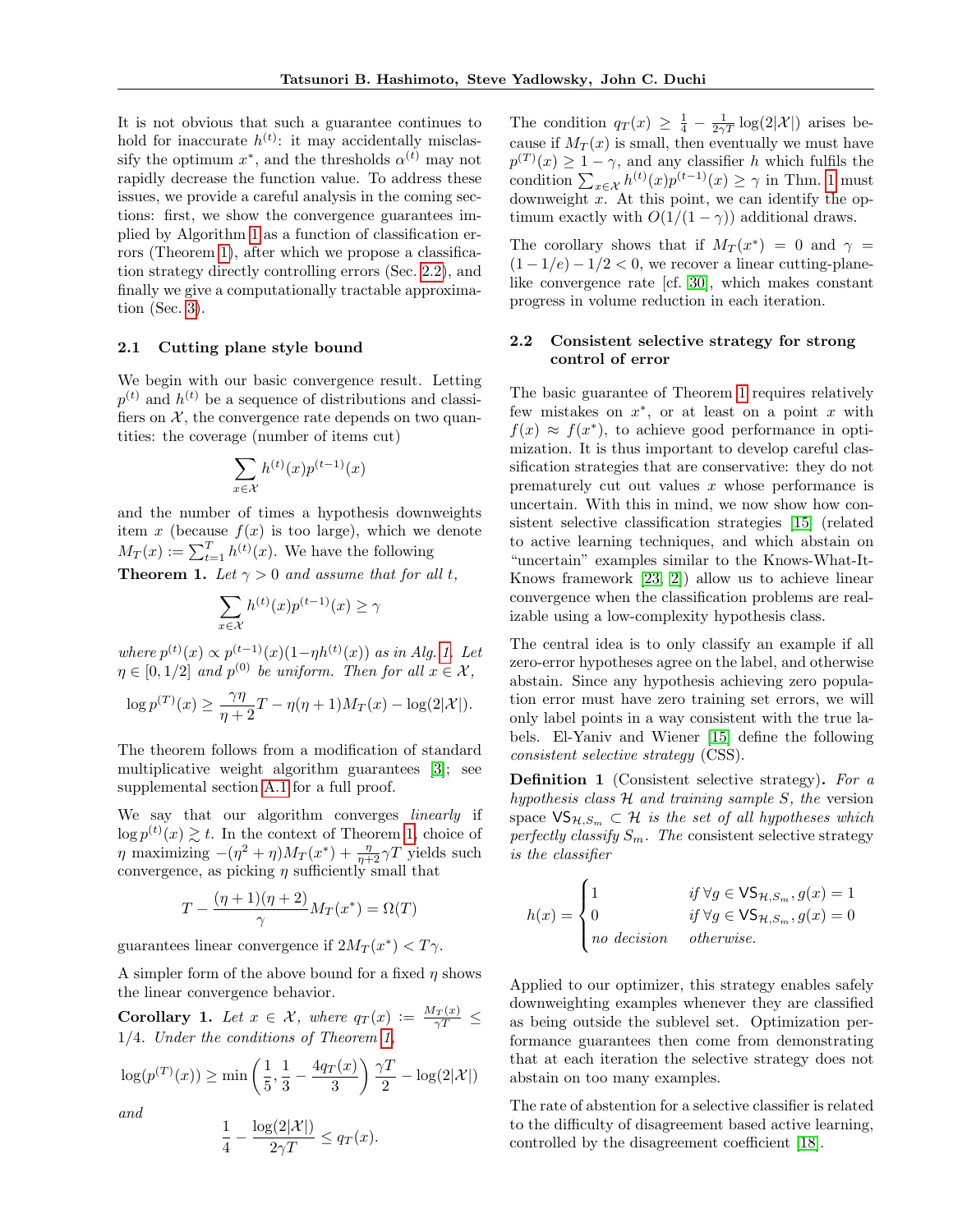Definition 2. The disagreement ball of a hypothesis class H for distribution P is

$$
B_{\mathcal{H},P}(h,r) := \{ h' \in \mathcal{H} \mid P(h(X) \neq h'(X)) \leq r \}.
$$

The disagreement region of a subset  $\mathcal{G} \subset \mathcal{H}$  is

$$
Dis(\mathcal{G}) := \{ x \in \mathcal{X} \mid \exists h_1, h_2 \in \mathcal{G} \text{ s.t. } h_1(x) \neq h_2(x) \}.
$$

The disagreement coefficient  $\Delta_h$  of the hypothesis class H for the distribution P is

$$
\Delta_h := \sup_{r>0} \frac{P(X \in \text{Dis}(B_{\mathcal{H},P}(h,r)))}{r}.
$$

The disagreement coefficient directly bounds the abstention rate as a function of generalization error.

<span id="page-3-1"></span>Theorem 2. Let h be the CSS classifier in definition [1,](#page-2-2) and let  $h^* \in \mathcal{H}$  be a classifier achieving zero risk. If  $\mathbf{P}(g(X) \neq h^*(X)) < \epsilon$  for all  $g \in \mathsf{VS}_{\mathcal{H},S_m}$ , then CSS achieves coverage

$$
\mathbf{P}(h(X) = no \text{ decision}) \leq \Delta_{h^*} \epsilon
$$

This follows from the definition of the disagreement coefficient, and the size of the version space (Supp. section A.1 contains a full proof).

The dependence of our results on the disagreement coefficient implies a reduction from zeroth order optimization to disagreement based active learning [\[15\]](#page-8-9) and selective classification [\[39\]](#page-9-9) over sublevel sets.

Implementing the CSS classifier may be somewhat challenging: given a particular point  $x$ , one must verify that all hypotheses consistent with the data classify it identically. In many cases, this requires training a classifier on the current training sample  $S^{(t)}$  at iteration  $t$ , coupled with  $x$  labeled positively, and then retraining the classifier with  $x$  labeled negatively [\[39\]](#page-9-9). This cost can be prohibitive. (Of course, implementing the multiplicative weights-update algorithm over  $x \in \mathcal{X}$  is in general difficult as well, but in a number of application scenarios we know enough about  $\mathcal H$  to be able to approximate sampling from  $p^{(t)}$  in Alg. [1.](#page-1-0))

A natural strategy is to use the CSS classifier as part of Algorithm [1,](#page-1-0) setting all no decision outputs to the zero class, only removing points confidently above the level set  $\alpha^{(t)}$ . That is, in round t of the algorithm, given samples  $S = (X^{(t)}, Z^{(t)})$ , we define

$$
h^{(t)}(x) = \begin{cases} 1 & \text{if } \forall g \in \mathsf{VS}_{\mathcal{H},S}, g(x) = 1 \\ 0 & \text{if } \forall g \in \mathsf{VS}_{\mathcal{H},S}, g(x) = 0 \\ 0 & \text{otherwise.} \end{cases}
$$

<span id="page-3-2"></span>There is some tension between classifying examples correctly and cutting out bad  $x \in \mathcal{X}$ , which the next theorem shows we can address by choosing large enough sample sizes n.

**Theorem 3.** Let  $H$  be a hypothesis class containing indicator functions for the sublevel sets of f, with VCdimension V and disagreement coefficient  $\Delta_h$ . There exists a numerical constant  $C < \infty$  such that for all  $\delta \in [0,1], \ \epsilon \in [0,1], \ and \ \gamma \in (\Delta_h \epsilon, \frac{1}{2}), \ and$ 

$$
n \ge \max \Big\{ C\epsilon^{-1} [V \log(\epsilon^{-1}) + \log(\delta^{-1}) + \log(2T)],
$$
  

$$
\frac{1}{2(\gamma - 0.5)^2} (\log(\delta^{-1}) + \log(2T)) \Big\},\
$$

with probability at least  $1 - \delta$ 

$$
\log(p^{(T)}(x^*)) \ge \min\left\{ (\gamma - \Delta_h \epsilon) \frac{\eta}{\eta + 2} T - \log(2|\mathcal{X}|), \right\}
$$

$$
\log(1 - \gamma) \right\}
$$

after T rounds of Algorithm [1.](#page-1-0)

The proof follows from combining the selective classification bound with standard VC dimension arguments to obtain the sample size requirement (Supp. A.1 contains a full proof).

Thus if  $\Delta_h$  is small, such as  $\log(|\mathcal{X}|)$ , then choosing  $\epsilon = \Delta_h^{-1}$  achieves exponential improvements over random sampling. In the worst case,  $\Delta_h = O(|\mathcal{X}|)$ , but small  $\Delta_h$  are known for many problems, for example for linear classification with continuous  $\mathcal X$  over densities bounded away from zero,  $\Delta_h = \text{poly}(\log(\text{Vol}(\mathcal{X}))),$ which would result in linear convergence rates (Theorem 7.16, [\[18\]](#page-8-12)).

Using recent bounds for the disagreement coefficient for linear separators [\[5\]](#page-8-13), we can show that for linear optimization over a convex domain, the CSS based optimization algorithm above achieves linear convergence with  $O(d^{3/2} \log(d^{1/2}) - d^{1/2} \log(3T\delta))$  samples with probability at least  $1 - \delta$  (for lack of space, we present this as Theorem [A.2](#page-3-1) in the supplement.)

When the classification problem is non-realizable, but the Bayes-optimal hypothesis does not misclassify  $x^*$ , an analogous result holds through the agnostic selective classification framework of Wiener and El-Yaniv [\[39\]](#page-9-9). The full result is in supplemental Theorem A.7.

# <span id="page-3-0"></span>3 Computationally efficient approximations

While selective classification provides sufficient control of error for linear convergence, it is generally computationally intractable. However, a bootstrap resampling algorithm [\[14\]](#page-8-14) approximates selective classification well enough to provide finite sample guarantees in parametric settings. Our analysis provides intuition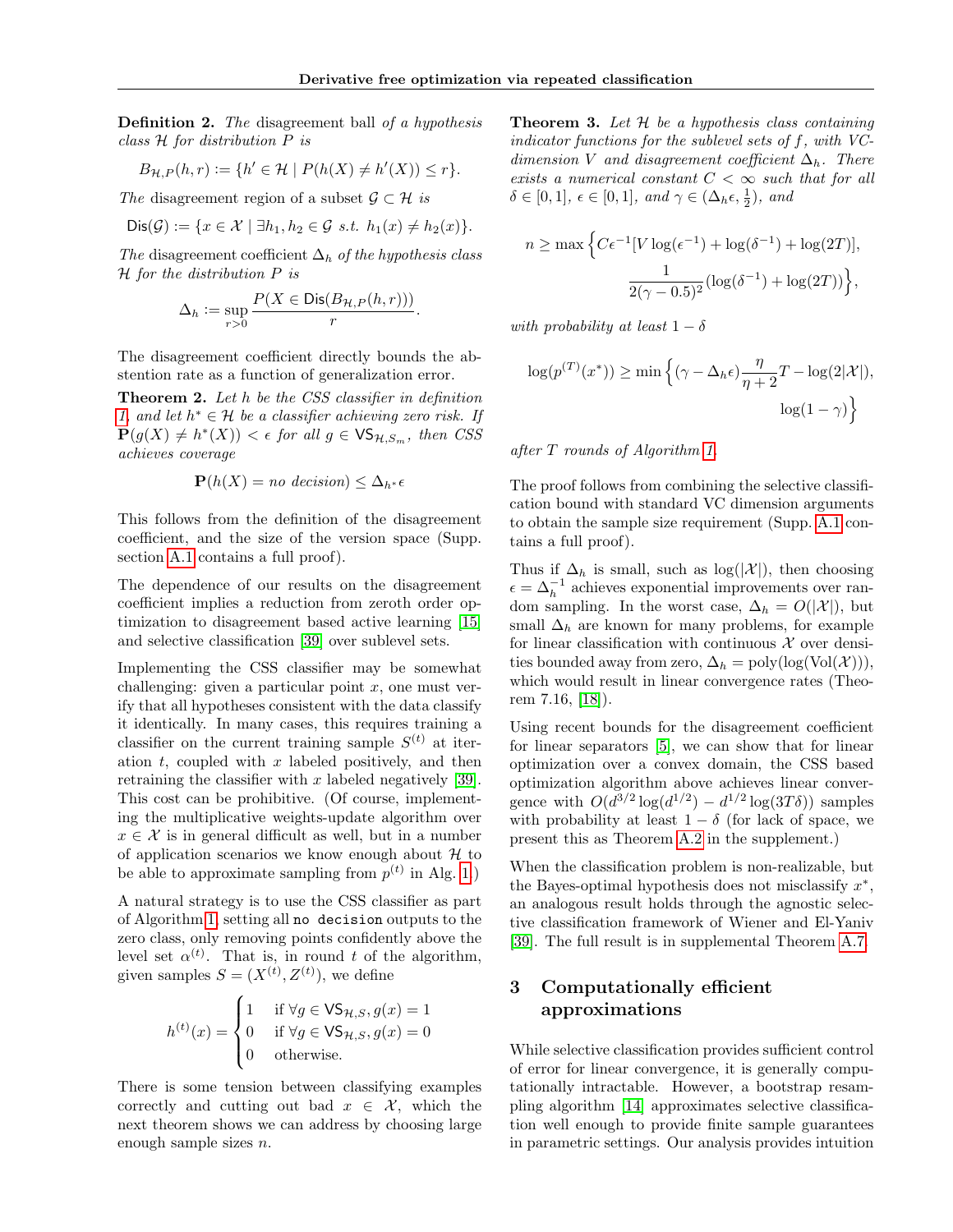and

for the empirical observation that selective classification via the bootstrap works well in many real-world problems [\[1\]](#page-8-15).

Formally, consider a parametric family  $\{P_{\theta}\}_{{\theta}\in\Theta}$  of conditional distributions  $Z \mid X \in [0,1]$  with compact parameter space Θ. Given *n* samples  $X_1, \ldots, X_n$ , we observe  $Z_i | X_i \sim P_{\theta^*}$  with  $\theta^* \in \text{int } \Theta$ .

Let  $\ell_{\theta}(x, z) = -\log(P_{\theta}(z|x))$  be the negative log likelihood of z, which majorizes the 0-1 loss of the linear hypothesis class  $\ell_{\theta}(x, z) \geq \mathbf{1}_{\{(2z-1)x^{\top} \theta < 0\}}$ .

Define the weighted likelihood

$$
L_n(\theta, u) \equiv \frac{1}{n} \sum_{i=1}^n (1 + u_i) \ell_{\theta}(X_i, Z_i),
$$

and consider the following multiplier bootstrap algo-rithm [\[14,](#page-8-14) [35\]](#page-9-10), parameterized by  $B \in \mathbb{N}$  and variance  $\sigma^2$ .  $\sigma$  adds *additional* variation in the estimates to increase parameter coverage.

- 1. Draw  $\{(X_i, Z_i)\}_{i=1}^n$  from **P**.
- 2. Compute  $\theta_n = \arg \min_{\theta} L_n(\theta, 0)$ .
- 3. For  $b = 1$  to  $B$ ,
	- (a) Draw  $u_b \stackrel{\text{iid}}{\sim} \text{Uni}[-1,1].$
	- (b) Compute

$$
\theta_{u_b}^{\circ} = \sigma(\arg\min_{\theta} L_n(\theta, u_b) - \theta_n) + \theta_n.
$$

4. Define the estimator

$$
h^{\circ}(x) = \begin{cases} 1 & \text{if } \forall b \in [B], x^{\top} \theta_{u_b}^{\circ} > 0 \\ 0 & \text{if } \forall b \in [B], x^{\top} \theta_{u_b}^{\circ} \leq 0 \\ \text{no decision} & \text{otherwise.} \end{cases}
$$

For linear classifiers with strongly convex losses, this algorithm obtains selective classification guarantees under appropriate regularity conditions as presented in the following theorem.

<span id="page-4-0"></span>**Theorem 4.** Assume  $\ell_{\theta}$  is twice differentiable and  $\| \nabla \ell_{\theta}(X, Z) \| \leq R$ , and  $\|\nabla^2 \ell_{\theta}(X, Z) \|_{op} \leq S$ almost surely. Additionally, assume  $L_n(\theta,1)$  is  $\gamma$ strongly convex and that  $\nabla^2 L_n(\theta,1)$  is M-Lipschitz with probability one.

For  $h^{\circ}$  defined above and  $x \in \mathcal{X}$ ,

$$
P(x^{\top}\theta^* \le 0 \text{ and } h_u^{\circ}(x) = 1) < \delta.
$$

Further, the abstention rate is bounded by

$$
\int_{x\in{\bf R}^d} {\bf 1}_{\left\{h_u^\circ(x)=\emptyset\right\}} p(x)dx \le \epsilon \Delta_h
$$

with probability  $1 - \delta$  whenever

$$
B \ge 15 \log(3/\delta),
$$
  
\n
$$
\sigma = O(d^{1/2} + \log(1/\delta)^{1/2} + n^{-1/2}),
$$
  
\n
$$
\epsilon = O\left(\sigma^2 n^{-1} \log(B/\delta)\right),
$$

$$
n \ge 2\log(2d/\delta)S/\gamma^2.
$$

Due to length, the proof and full statement with constants appears in the appendix as Theorem [A.4,](#page-4-0) with a sketch provided here: we first show that a given quadratic version space and a multivariate Gaussian sample  $\theta^{\text{quad}}$  obtains the selective classification guarantees (Lemmas A.3,A.4,A.5). We then show that  $\theta^{\circ} \approx \theta^{\text{quad}}$  to order  $n^{-1}$  which is sufficient to recover Theorem [A.4.](#page-4-0)

<span id="page-4-1"></span>

(a) Classification confidences formed by bootstrapping approximate selective classification.

(b) Bootstrapping results in more consistent identification of minima.

Figure 1. Bootstrap consensus provides more conservative classification boundaries which prevents repeatedly misclassifying the minimum, compared to direct loss minimization (panel b, triangle).

The  $d\Delta_h$  abstention rate in this bound is d times the original selective classification result. This additional factor of d appearing in  $\sigma^2$  arises from the difference between finding an optimum within a ball and randomly sampling it: random vectors concentrate within  $O(1/d)$  of the origin, while the maximum possible value is 1. This gap forces us to scale the variance in the decision function by  $\sigma$  (step 3b). We present selective classification approximation bounds analogous to Theorem [3](#page-3-2) for linear optimization in the Appendix as Theorem A.5.

To illustrate our results through simulations, consider a optimizing a two-dimensional linear function in the unit box. Figure [1a](#page-4-1) shows the set of downweighted points (colored points) for various algorithms on classifying a single superlevel set based on eight observations (black points). Observe how linear downweights many points (colored 'x'), in contrast to exact CSS, which only downweights points guaranteed to be in the superlevel set. Errors of this type combined with Alg. [1](#page-1-0) result in optimizers which fail to find the true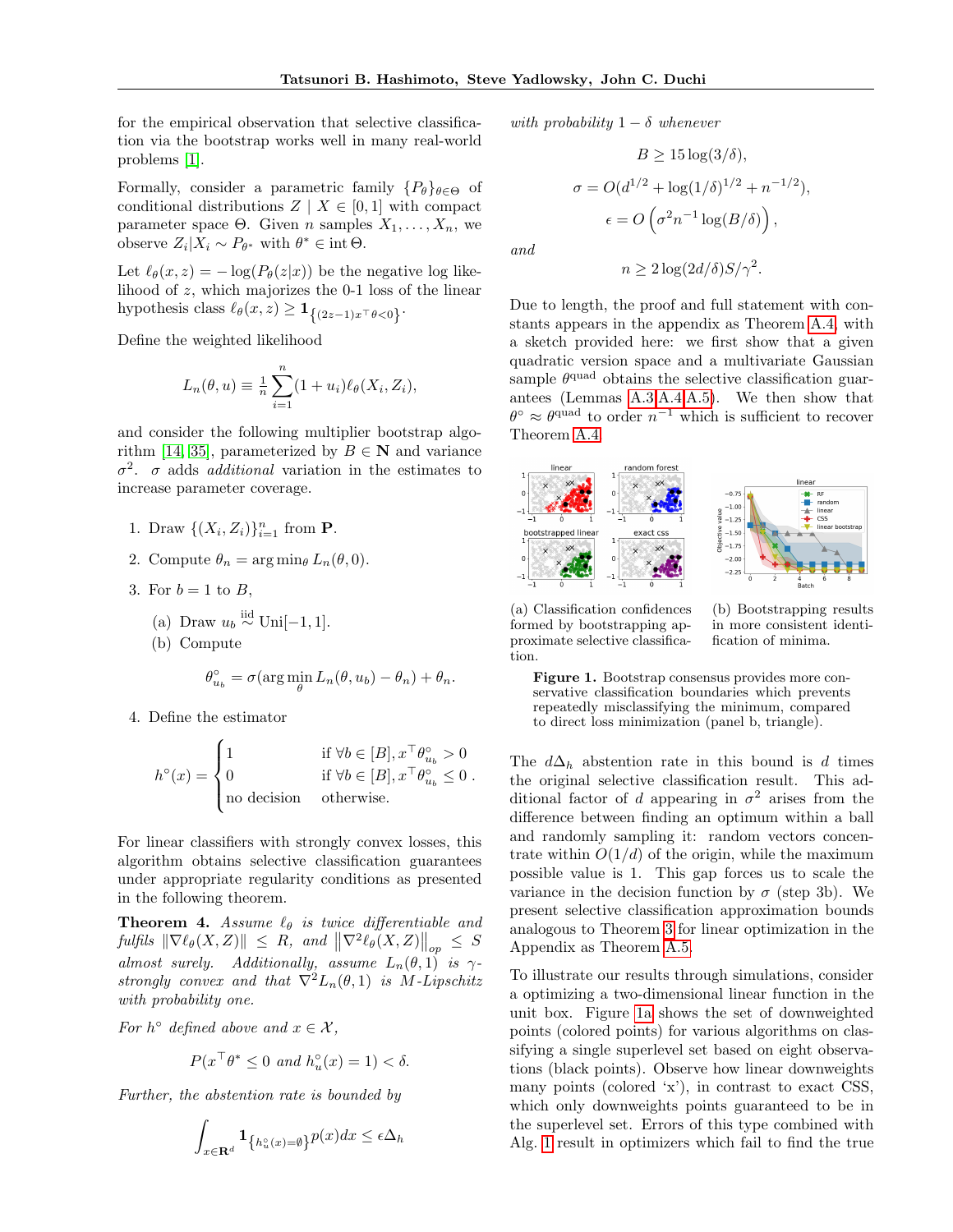minimum depending on initialization (Figure [1b\)](#page-4-1). The bootstrapped linear classifier behaves similarly to CSS, but is looser due to the non-asymptotic setting. Random forests, another type of bootstrapped classifier is surprisingly good at approximating CSS, despite not making use of the linearity of the decision boundary.

# 4 Partial order based optimization

One benefit of optimizing via classification is that the algorithm only requires total ordering amongst the elements. Specifically, step 6 of Algorithm [1](#page-1-0) only requires threshold comparisons against a percentile selected in step 5. This enables optimization under pairwise comparison feedback. At each round, instead of observing  $f(X^{(t)}),$  we observe  $g(X_i^{(t)}, X_j^{(t)}) = 1_{f(X_i^{(t)}) < f(X_j^{(t)})}$ , which is a natural form of feedback in domains such as human surveys [\[31\]](#page-9-11) or matched biological experiments [\[19\]](#page-8-16).

Given the pairwise comparison function  $q$ , the threshold  $f(X^{(t)}) < \alpha^{(t)}$  can be replaced with the following stochastic quantile estimator:

<span id="page-5-0"></span>
$$
\hat{f}(X_i^{(t)}) = \sum_{k=1}^c g(X_{I_k}^{(t)}, X_i^{(t)}) \le 0.5,\tag{1}
$$

where  $I_k \sim \text{Unif}(\{1, 2 \dots c\})$  with cn total pairwise comparisons. We show that  $c > 10$  seems to work well in practice, and more sophisticated preference aggregation algorithms may reduce the number of comparisons even further.

# 5 Experimental evidence

We evaluate Algorithm [1](#page-1-0) as a DFO algorithm across a few real-world experimental design benchmarks, common synthetic toy optimization problems, and benchmarks that allow only pairwise function value comparisons. The small-batch  $(n = 1-10)$  nature of hyperparameter optimization problems is outside the scope of our work, even though they are common DFO problems.

For constructing the classifier in Algorithm [1,](#page-1-0) we apply ensembled decision trees with a consensus decision defined as 75% of trees agreeing on the label (referred to as classify-rf). This particular classifier works in a black-box setting, and is highly effective across all problem domains with no tuning. We also empirically investigate the importance of well-specified hypotheses and consensus ensembling and show improved results for ensembles of linear classifiers and problem specific classifiers, which we call CLASSIFY-TUNED.

In order to demonstrate that no special tuning is necessary, the same constants are used in the optimizer for all experiments, and the classifiers use off-the-shelf implementations from scikit-learn with no tuning.

For sampling points according to the weighted distribution in Algorithm [1,](#page-1-0) we enumerate for discrete action spaces  $\mathcal{X}$ , and for continuous  $\mathcal{X}$  we perturb samples from the previous rounds using a Gaussian and use importance sampling to approximate the target distribution. Although exact sampling for the continuous case would be time-consuming, the Gaussian perturbation heuristic is fast, and seems to work well enough for the functions tested here.

As a baseline, we compare to the following algorithms

- Random sampling  $(RANDOM)$
- Randomly sampling double the batch size  $(RANDOM-2x)$ , which is a strong baseline recently shown to outperform many derivative-free optimizers [\[24\]](#page-8-17).
- The evolutionary strategy (CMA-ES) for continuous problems, due to its high-performance in black box optimization competitions as well as inherent applicability to the large batch setting [\[26\]](#page-9-6)
- The Bayesian optimization algorithm provided by  $GPYOPT[4]$  $GPYOPT[4]$   $(GP)$  for both continuous and discrete problems, using expected improvement as the acquisition function. We use the 'random' evaluator which implements an epsilon-greedy batching strategy, since the large batch sizes (100- 1000) makes the use of more sophisticated evaluators completely intractable. The default RBF kernel was used in all experiments presented here. The 3/2- and 5/2-Matern kernels and string kernels were tried where appropriate, but did not provide any performance improvements.

In terms of runtime, all computations for CLASSIFY-RF take less than 1 second per iteration compared to 0.1s for CMA-ES and 1.5 minutes for GpyOpt. All experiments were replicated fifteen times to measure variability with respect to initialization.

All new benchmark functions and reference implementations are made available at [http://bit.ly/](http://bit.ly/2FgiIxA) [2FgiIxA](http://bit.ly/2FgiIxA).

### 5.1 Designing optimal DNA sequences

The publicly available protein binding microarray (PBM) dataset consisting of 201 separate assays [\[6\]](#page-8-19) allows us to accurately benchmark the optimization protein binding over DNA sequences. In each assay, the binding affinity between a particular DNA-binding protein (transcription factor) and all 8-base DNA sequences are measured using a microarray.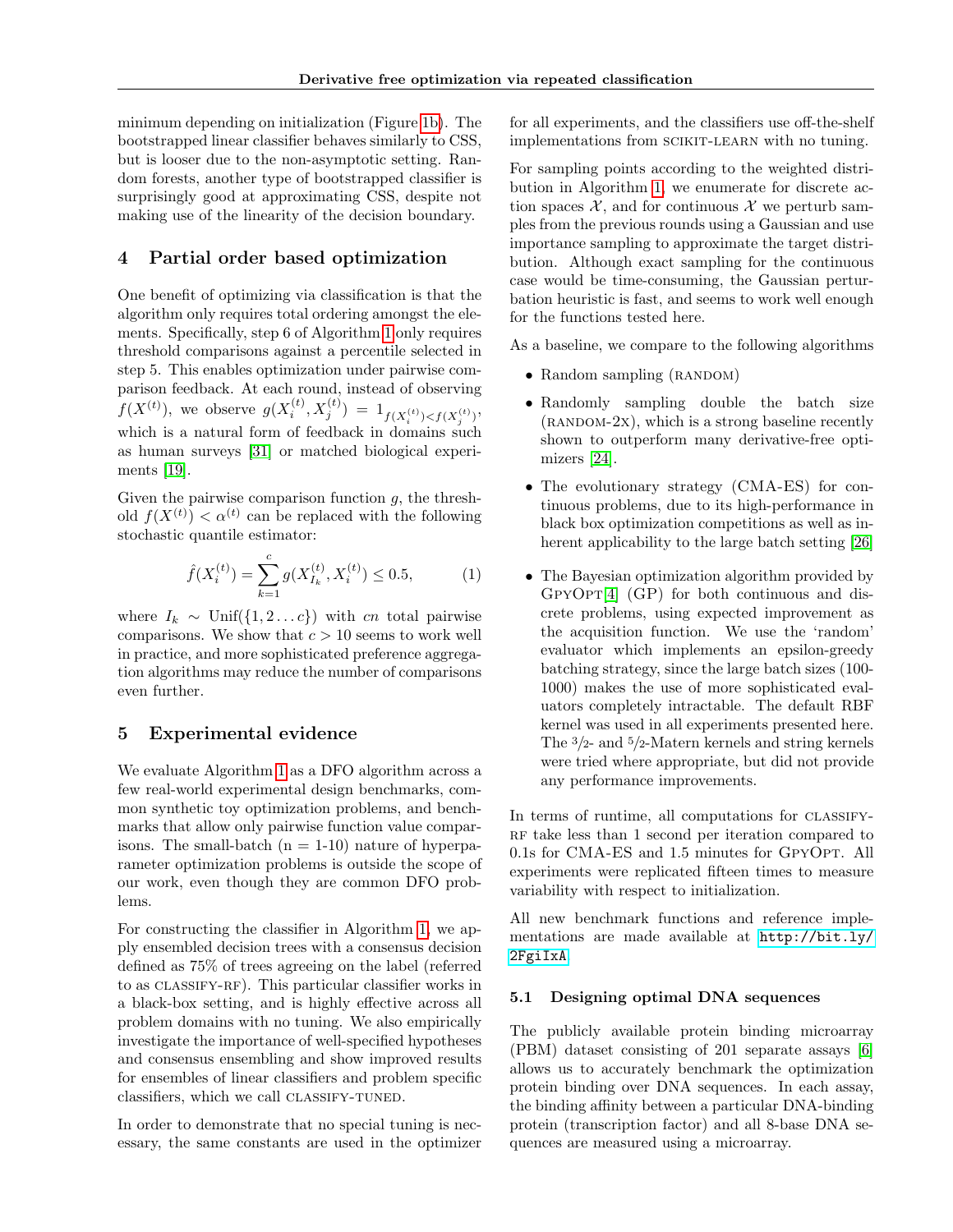<span id="page-6-0"></span>

(a) Binding to the CRX protein (b) Binding to the VSX1 protein (c) High-lift airfoil design

Figure 2. Performance on two types of real-world batched zeroth-order optimization tasks. CLASSIFY-RF consistently outperforms baselines and even randomly sampling twice the batch size. The line shows median function value over runs, shaded area is quartiles.

This dataset defines 201 separate discrete optimization problems. For each protein, the objective function is the negative binding affinity (as measured by fluorescence), the batch size is 100 (corresponding roughly to the size of a typical 96-well plate), across ten rounds. Each possible action corresponds to measuring the binding affinity of a particular 8-base DNA sequence exactly. The actions are featurized by considering the binary encoding of whether a base exists in a position, resulting in a 32-dimensional space. This emulates the task of finding the DNA binding sequence of a protein using purely low-throughput methods.

Figure [2a,2b](#page-6-0) shows the optimization traces of two randomly sampled examples, where the lines indicate median achieved function value over 15 random initializations, and the shading indicates quartiles. CLASSIFY-RF shows consistent improvements over all discrete action space baselines. For evaluation, we further sample 20 problems and find that the median binding affinity found across replicates is strictly better on 16 out of 20, and tied with the Gaussian process on 2.

In this case, the high performance of random forests is relatively unsurprising, as random forests are known to be high-performance classifiers for DNA sequence recognition tasks [\[10,](#page-8-20) [21\]](#page-8-0).

### 5.2 Designing high-lift airfoils

Airfoil design, and other simulator-based objectives are well-suited to the batched, classification based optimization framework, as 30-40 simulations can be run in parallel on modern multicore computers. In the airfoil design case, the simulator is a 2-D aerodynamics simulator for airfoils [\[13\]](#page-8-21).

The objective function is the negative of lift divided by drag (with a zero whenever the simulator throws an error) and the action space is the set of all common airfoils (NACA-series 4 airfoils). The airfoils are featurized by taking the coordinates around the perime-

ter of the airfoil as defined in the Selig airfoil format. This results in a highly-correlated two hundred dimensional feature space. The batch size is 30 (corresponding to the number of cores in our machine) and  $T = 10$ rounds of evaluations are performed.

We find in Figure [2c](#page-6-0) that the CLASSIFY-RF algorithm converges to the optimal airfoil in only five rounds, and does so consistently, unlike the baselines. The Gaussian process beat the twice-random baseline, since the radial basis kernel is well-suited for this task (as lift is relatively smooth over  $\ell_2$  distance between airfoils) but did not perform as well as the CLASSIFY-RF algorithm.

# 5.3 Gains from designed classifiers and ensembles

Matching the classifier and objective function generally results in large improvements in optimization performance. We test two continuous optimization problems in  $[-1, 1]^{300}$ , optimizing a random linear function, and optimizing a random sum of a quadratic and linear functions. For this high dimensional task, we use a batch size of 1000. In both cases we compare continuous baselines with CLASSIFY-RF and CLASSIFY-TUNE which uses a linear classifier.

We find that the use of the correct hypothesis class gives dramatic improvements over baseline in the linear case (Figure [3a\)](#page-7-0) and continues to give substantial improvements even when a large quadratic term is added, making the hypothesis class misspecified (Figure [3b\)](#page-7-0). The classify-rf does not do as well as this custom classifier, but continues to do as well as the best baseline algorithm (CMA-ES).

We also find that using an ensembled classifier is an important for optimization. Figure [3c](#page-7-0) shows an example run on the DNA binding task comparing the consensus of an ensemble of logistic regression classifiers against a single logistic regression classifier. Although both algorithms perform well in early iterations, the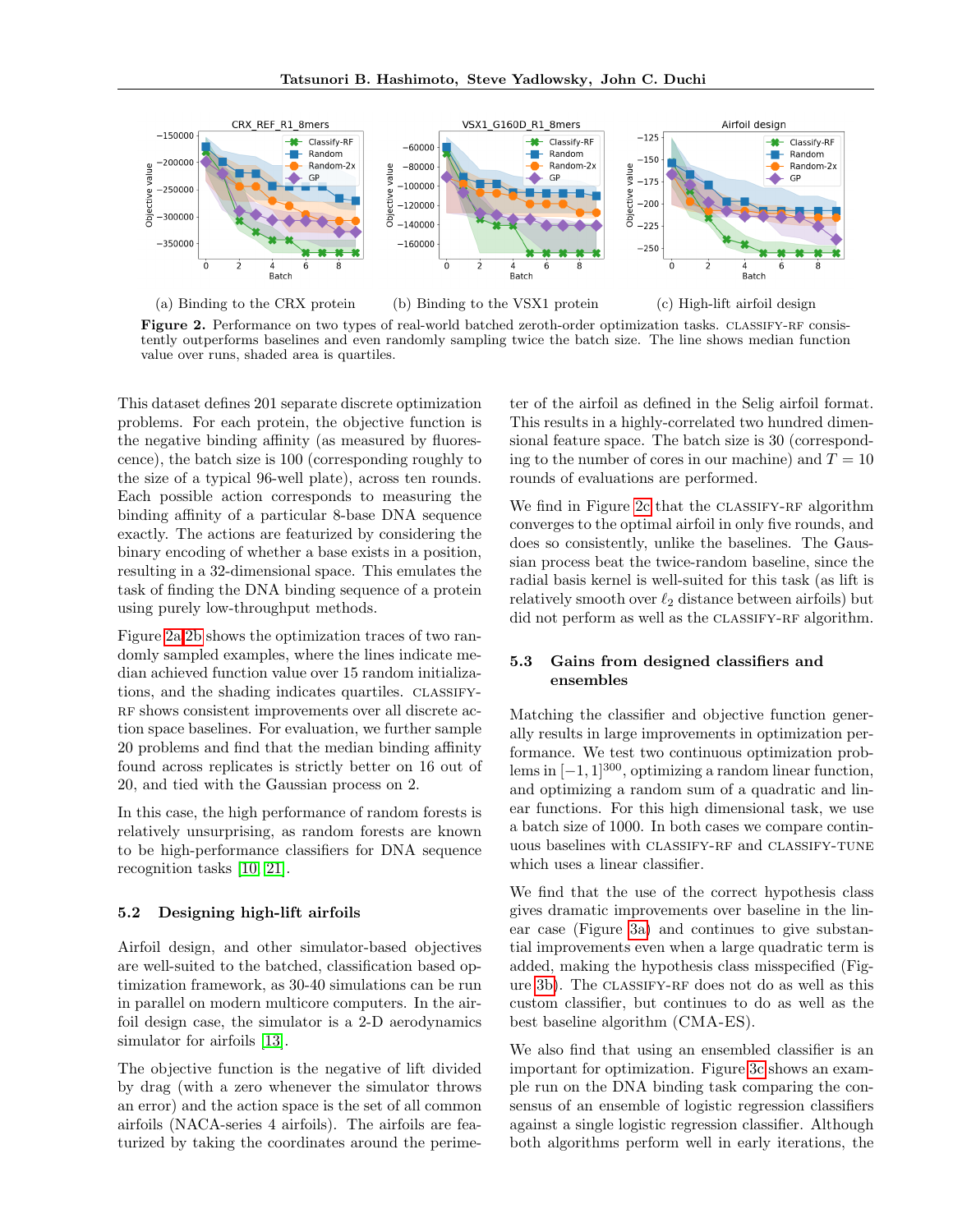<span id="page-7-0"></span>

Figure 3. Testing the importance of ensembling and well-specified hypothesis class in synthetic data where the hypothesis for CLASSIFY-TUNED exactly matches level set (panel a), matches level sets with some error (panel b). Ensembling also consistently improves performance, and reduces dependence on initialization (panel c)

single logistic regression algorithm gets 'stuck' earlier and finds a suboptimal local minima, due to an accumulation of errors. Ensembling consistently reduces such behavior.

### 5.4 Low-dimensional synthetic benchmarks

We additionally evaluate on two common synthetic benchmarks (Figure [4a,4b\)](#page-7-1). Although these tasks are not the focus of the work, we show that the CLASSIFY-RF is surprisingly good as a general black box optimizer when the batch sizes are large.

We consider a batch size of 500 and ten steps due to the moderate dimensionality and multi-modality relative to the number of steps. We find qualitatively similar results to before, with CLASSIFY-RF outperforming other algorithms and CMA-ES as the best baseline.

<span id="page-7-1"></span>

Figure 4. CLASSIFY-RF outperforms baselines on synthetic benchmark functions with large batches

#### 5.5 Optimizing with pairwise comparisons

Finally, we demonstrate that we can optimize a function using only pairwise comparisons. In Figure [5](#page-7-2) we show the optimization performance when using the ordering estimator from equation [1.](#page-5-0)

For small numbers of comparisons per element  $(c = 5)$ we find substantial loss of performance, but once we observe at least 10 pairwise comparisons per proposed <span id="page-7-2"></span>action, we are able to reliably optimize as well as the full function value case. This suggests that classification based optimization can handle pairwise feedback with little loss in efficiency.



Figure 5. Optimization with pairwise comparisons between each action and a small set of (c) randomly selected actions. Between 10-20 pairwise comparisons per action gives sufficient information to fully optimize the function.

# 6 Discussion

Our work demonstrates that the classification-based approach to derivative-free optimization is effective and principled, but leaves open several theoretical and practical questions. In terms of theory, it is not clear whether a modified algorithm can make use of empirical risk minimizers instead of perfect selective classifiers. In practice, we have left the question of tractably sampling from  $p^{(t)}$ , as well as how to appropriately handle smaller-batch settings of  $d > n$ .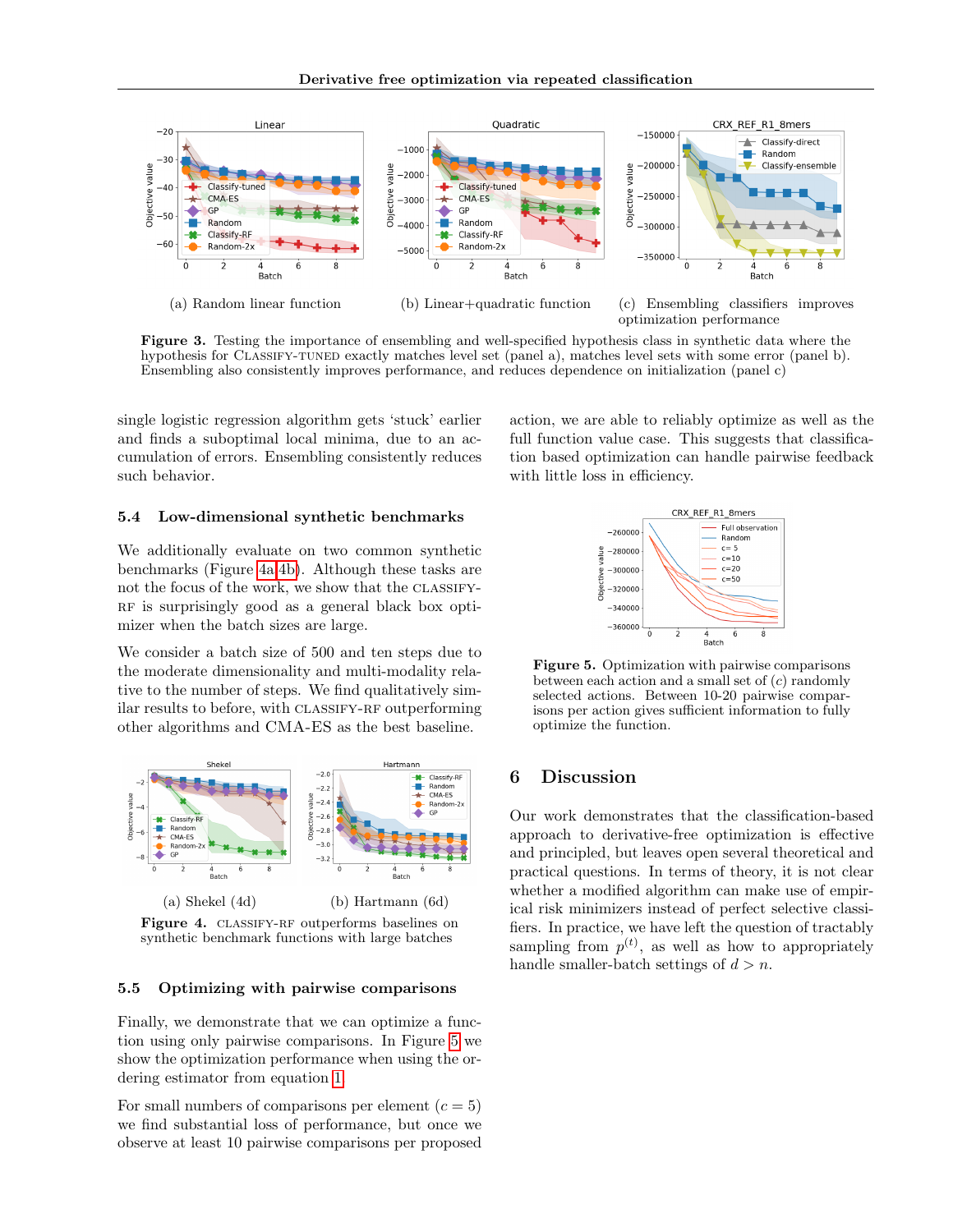# References

- <span id="page-8-15"></span>[1] N. Abe and M. Hiroshi. Query learning strategies using boosting and bagging. In Proceedings of the Fifteenth International Conference on Machine Learning, volume 1, 1998.
- <span id="page-8-11"></span>[2] J. Abernethy, K. Amin, M. Draief, and M. Kearns. Large-scale bandit problems and KWIK learning. In Proceedings of the 30th International Conference on Machine Learning, 2013.
- <span id="page-8-2"></span>[3] S. Arora, E. Hazan, and S. Kale. The multiplicative weights update method: a meta algorithm and applications. Theory of Computing, 8(1):121– 164, 2012.
- <span id="page-8-18"></span>[4] T. G. authors. GPyOpt: A bayesian optimization framework in python. [http://github.com/](http://github.com/SheffieldML/GPyOpt) [SheffieldML/GPyOpt](http://github.com/SheffieldML/GPyOpt), 2016.
- <span id="page-8-13"></span>[5] M.-F. Balcan and P. M. Long. Active and passive learning of linear separators under log-concave distributions. In Proceedings of the Twenty Sixth Annual Conference on Computational Learning Theory, pages 288–316, 2013.
- <span id="page-8-19"></span>[6] L. A. Barrera, A. Vedenko, J. V. Kurland, J. M. Rogers, S. S. Gisselbrecht, E. J. Rossin, J. Woodard, L. Mariani, K. H. Kock, S. Inukai, et al. Survey of variation in human transcription factors reveals prevalent dna binding changes. Science, 351(6280):1450–1454, 2016.
- <span id="page-8-3"></span>[7] I. Bogunovic, J. Scarlett, A. Krause, and V. Cevher. Truncated variance reduction: A unified approach to bayesian optimization and levelset estimation. In Advances in Neural Information Processing Systems 29, pages 1507–1515, 2016.
- [8] S. Boucheron, G. Lugosi, and P. Massart. Concentration Inequalities: a Nonasymptotic Theory of Independence. Oxford University Press, 2013.
- <span id="page-8-4"></span>[9] S. Bubeck and R. Eldan. Multi-scale exploration of convex functions and bandit convex optimization. In Proceedings of the Twenty Ninth Annual Conference on Computational Learning Theory, pages 583–589, 2016.
- <span id="page-8-20"></span>[10] X. Chen and H. Ishwaran. Random forests for genomic data analysis. Genomics, 99(6):323–329, 2012.
- <span id="page-8-1"></span>[11] A. Chevalier, D.-A. Silva, G. J. Rocklin, D. R. Hicks, R. Vergara, P. Murapa, S. M. Bernard, L. Zhang, K.-H. Lam, G. Yao, et al. Massively parallel de novo protein design for targeted therapeutics. Nature, 2017.
- <span id="page-8-5"></span>[12] A. Conn, K. Scheinberg, and L. Vicente. *Introduc*tion to Derivative-Free Optimization, volume 8 of MPS-SIAM Series on Optimization. SIAM, 2009.
- <span id="page-8-21"></span>[13] M. Drela. Xfoil: An analysis and design system for low reynolds number airfoils. In Low Reynolds number aerodynamics, pages 1–12. Springer, 1989.
- <span id="page-8-14"></span>[14] B. Efron and R. J. Tibshirani. An Introduction to the Bootstrap. Chapman & Hall, 1993.
- <span id="page-8-9"></span>[15] R. El-Yaniv and Y. Wiener. Active learning via perfect selective classification. Journal of Machine Learning Research, 13(Feb):255–279, 2012.
- <span id="page-8-6"></span>[16] J. González, Z. Dai, P. Hennig, and N. Lawrence. Batch bayesian optimization via local penalization. In Proceedings of the 19th International Conference on Artificial Intelligence and Statistics, pages 648–657, 2016.
- <span id="page-8-7"></span>[17] A. Gotovos, N. Casati, G. Hitz, and A. Krause. Active learning for level set estimation. In Proceedings of the 28th International Joint Conference on Artificial Intelligence, pages 1344–1350, 2013.
- <span id="page-8-12"></span>[18] S. Hanneke. Theory of disagreement-based active learning. Foundations and Trends in Machine Learning, 7(2-3):131–309, 2014.
- <span id="page-8-16"></span>[19] C. Harwood and A. Wipat. Microbial Synthetic Biology, volume 40. Elsevier, 2013.
- [20] M. J. Kearns and U. V. Vazirani. An introduction to computational learning theory. MIT press, 1994.
- <span id="page-8-0"></span>[21] C. G. Knight, M. Platt, W. Rowe, D. C. Wedge, F. Khan, P. J. Day, A. McShea, J. Knowles, and D. B. Kell. Array-based evolution of dna aptamers allows modelling of an explicit sequence-fitness landscape. Nucleic Acids Research, 37(1):e6–e6, 2008.
- <span id="page-8-8"></span>[22] Y. LeCun, Y. Bengio, and G. Hinton. Deep learning. Nature, 521(7553):436–444, 2015.
- <span id="page-8-10"></span>[23] L. Li, M. Littman, and T. Walsh. Knows what it knows: A framework for self-aware learning. In Proceedings of the 26th International Conference on Machine Learning, 2009.
- <span id="page-8-17"></span>[24] L. Li, K. Jamieson, G. DeSalvo, A. Rostamizadeh, and A. Talwalkar. Hyperband: bandit-based configuration evaluation for hyperparameter optimization. In Proceedings of the Fourth International Conference on Learning Representations, 2016.